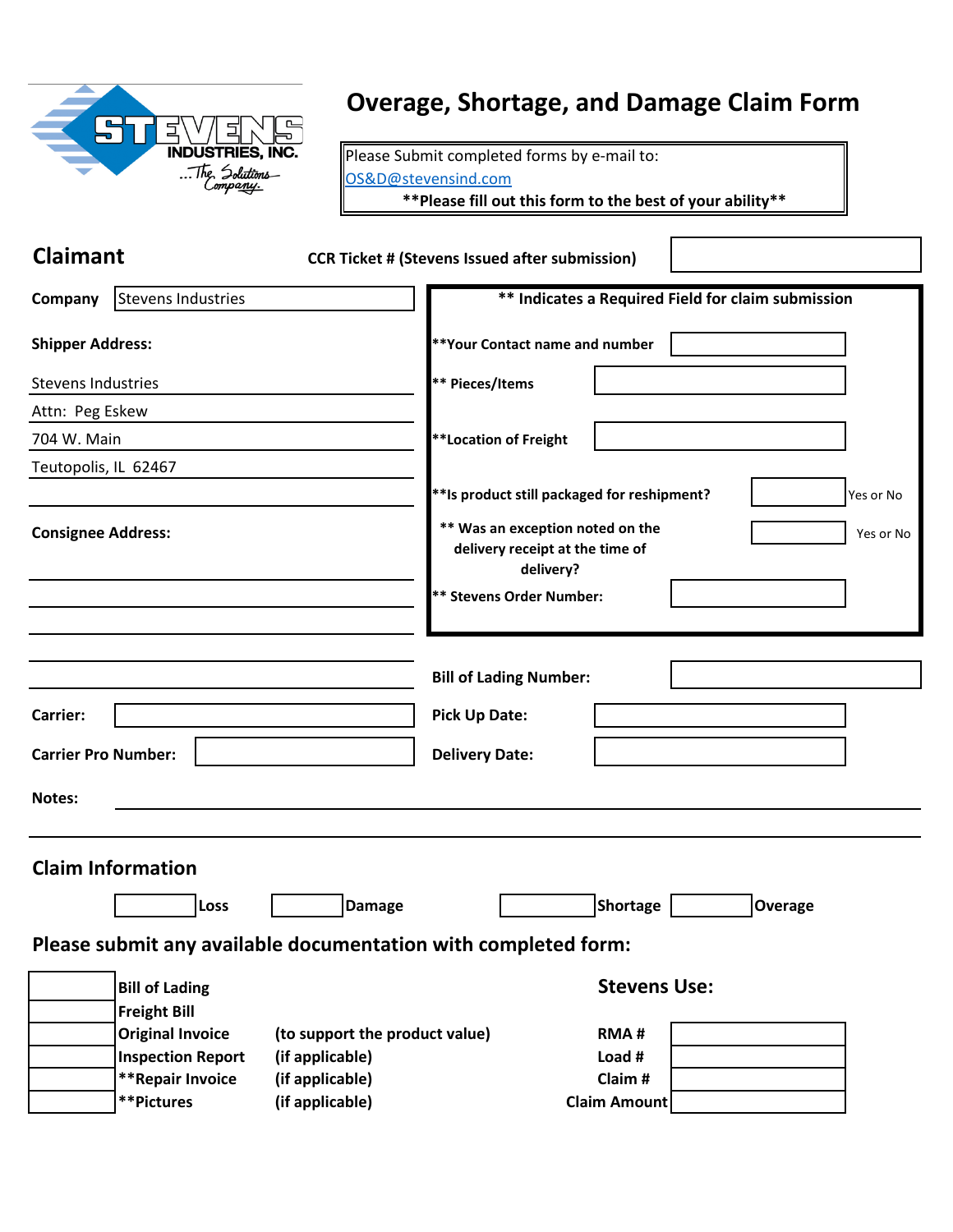

### **Overage, Shortage and Damage (OS&D) Reporting Policy**

# **Freight Overages/Mis-Shipped Material**

In the event of an overage, you must notify Stevens via one of the below methods **within 20 days of receipt**. Failure to do so will result in a denied claim submission.

- Email OS&D@stevensind.com
- stevensind.com online claim form

#### **Process Requirements:**

- 1. Overage goods must be checked against the Bill of Lading (BOL) or packing slip.
- 2. Check label on all cartons for consignee address.
- 3. If consignee address is different, accept the freight and notify Stevens Industries to obtain reship instructions.
- 4. Accept unlabeled items and items labeled for you but not on the packing list, then notify Stevens and provide the following information:
	- Stevens order number
	- Purchase order number if available
	- Items and Units
- 5. Obtain Return Material Authorization (RMA) letter and disposition.

# **Freight Shortages**

In the event a shortage has occurred, the freight must be noted on the carrier delivery receipt. Notify Stevens via one of the below methods **within 20 days of receipt.** Failure to do so will result in a denied claim submission.

- Email OS&D@stevensind.com
- stevensind.com online claim form

#### **Process Requirements:**

- 1. You must make note of the shortage on the carrier delivery receipt at time of delivery, before signing for it.
- 2. Retain a copy of the signed delivery receipt indicating the shortage; this will be required for claim submission.
- 3. Before submitting claims determine which unit or items are missing.
- 4. The following is required when emailing:
	- Stevens order number
	- Purchase order number if available
	- Items and units missing
	- Copy of delivery receipt with carrier pro #
- 5. Obtain Return Material Authorization (RMA) letter and disposition.